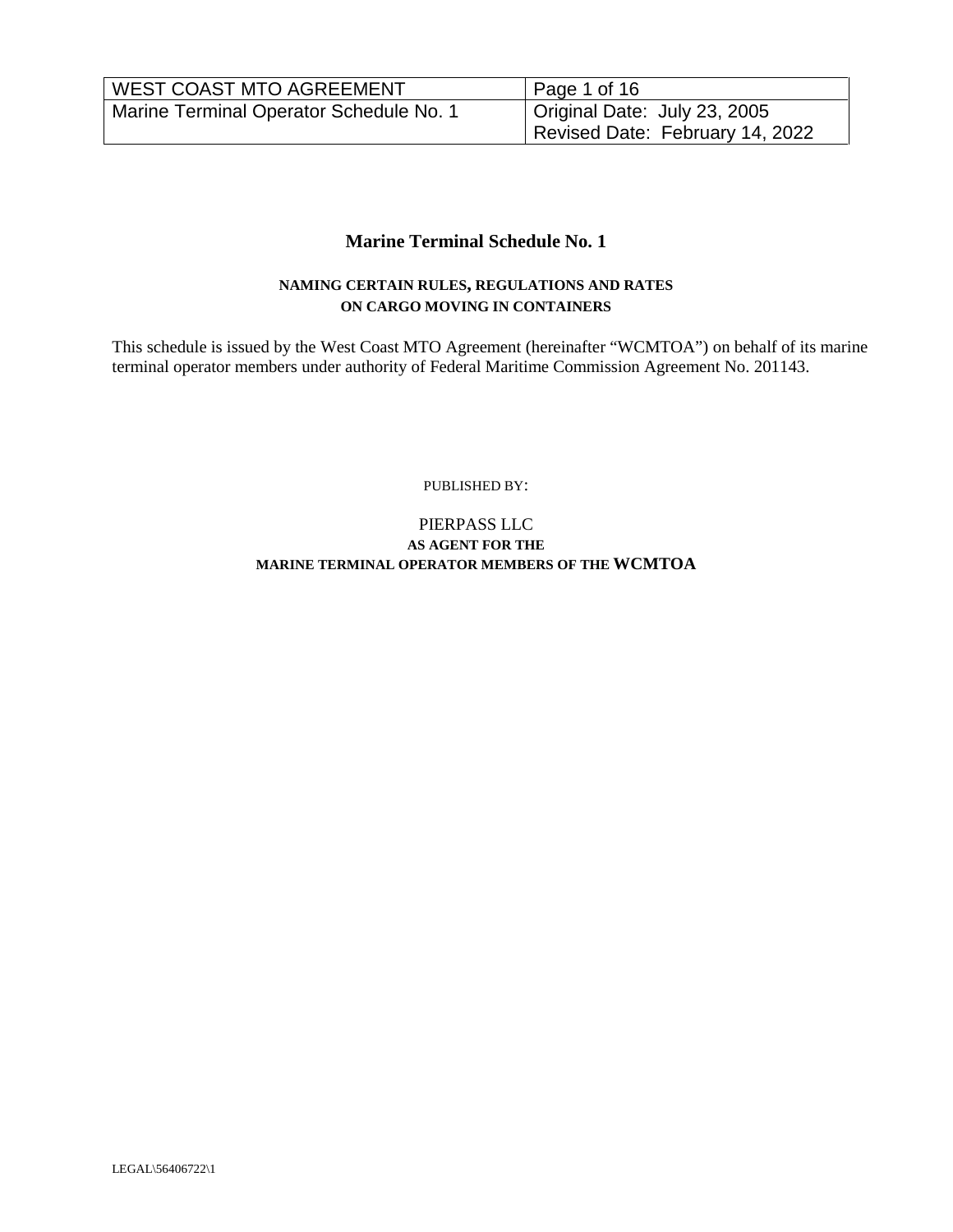| <b>WEST COAST MTO AGREEMENT</b>         | $\vert$ Page 2 of 16            |
|-----------------------------------------|---------------------------------|
| Marine Terminal Operator Schedule No. 1 | Original Date: July 23, 2005    |
|                                         | Revised Date: February 14, 2022 |

# **TABLE OF CONTENTS**

### **PAGE NO.**

#### **SECTION A – GENERAL RULES AND REGULATIONS**

#### **SECTION B – PEAK HOURS/OFF-PEAK HOURS REGULATIONS**

### **SECTION C – SERVICES RELATING TO ON-TERMINAL CHASSIS USE AND STORAGE**

|--|

### **SECTION D – CONTAINER WEIGHING**

|--|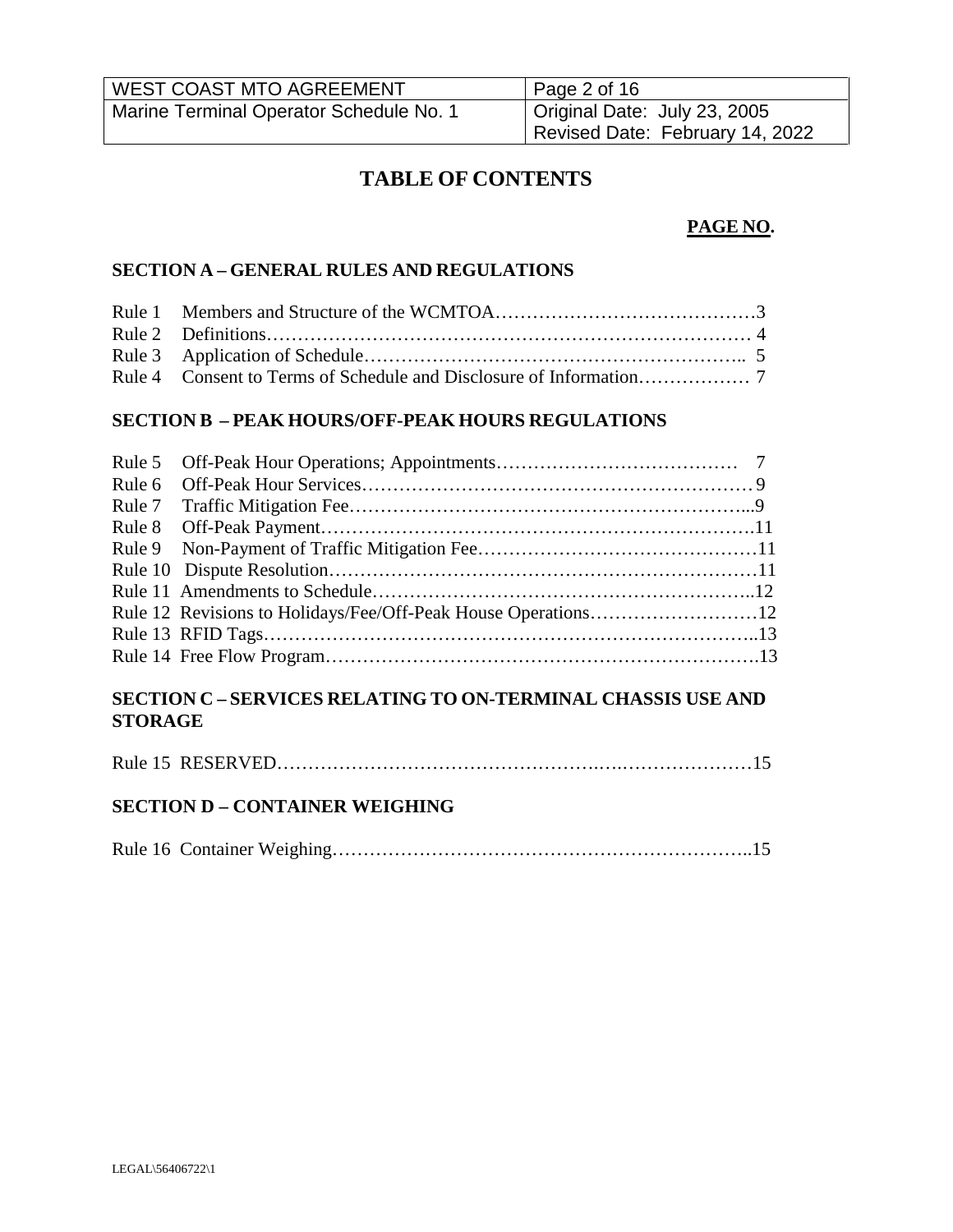| <b>WEST COAST MTO AGREEMENT</b>         | $\vert$ Page 3 of 16            |
|-----------------------------------------|---------------------------------|
| Marine Terminal Operator Schedule No. 1 | Original Date: July 23, 2005    |
|                                         | Revised Date: February 14, 2022 |

#### **SECTION A – GENERAL RULES AND REGULATIONS**

#### **RULE 1: MEMBERS AND STRUCTURE OF THE WCMTOA**

A. The members of the WCMTOA participating in this Schedule, and their addresses, are as follows:

APM TERMINALS PACIFIC LLC 2500 Navy Way Terminal Island, CA 90731

FENIX MARINE SERVICES, LTD. 6263 N. Scottsdale Road, Suite 320 Scottsdale, AZ 85250

INTERNATIONAL TRANSPORTATION SERVICE, LLC 1281 Pier G Way Long Beach, CA 90802-6393

LBCT LLC 1171 Pier F Avenue Long Beach, CA 90802

PACIFIC MARITIME SERVICES, L.L.C. c/o SSA MARINE 1131 SW Klickitat Way Seattle, WA 98134

SSA TERMINALS, LLC c/o SSA MARINE 1131 SW Klickitat Way Seattle, WA 98134

SSAT (Pier A), LLC c/o SSA MARINE 1131 SW Klickitat Way Seattle, WA 98134

TOTAL TERMINALS INTERNATIONAL, L.L.C. 301 Mediterranean Way Long Beach, CA 90802

TRAPAC LLC 630 West Harry Bridges Blvd. Wilmington, CA 90744

YUSEN TERMINALS LLC 701 New Dock Street Terminal Island, CA 90731

WEST BASIN CONTAINER TERMINAL, L.L.C. 111 W. Ocean Blvd., Suite 1610 Long Beach, CA 90802

EVERPORT TERMINAL SERVICES, INC. 389 Terminal Way, Berth 228-233 Terminal Island, CA 90731

B. This Schedule is published pursuant to the authority contained in the WCMTOA. It is published by PierPass LLC, on behalf of and in its capacity as agent for the members of the WCMTOA. PierPass LLC is authorized to and shall act as agent for each of the members of the WCMTOA with respect to the application and enforcement of this Schedule. In so doing, PierPass LLC is authorized to and shall act through its manager, PierPass, Inc.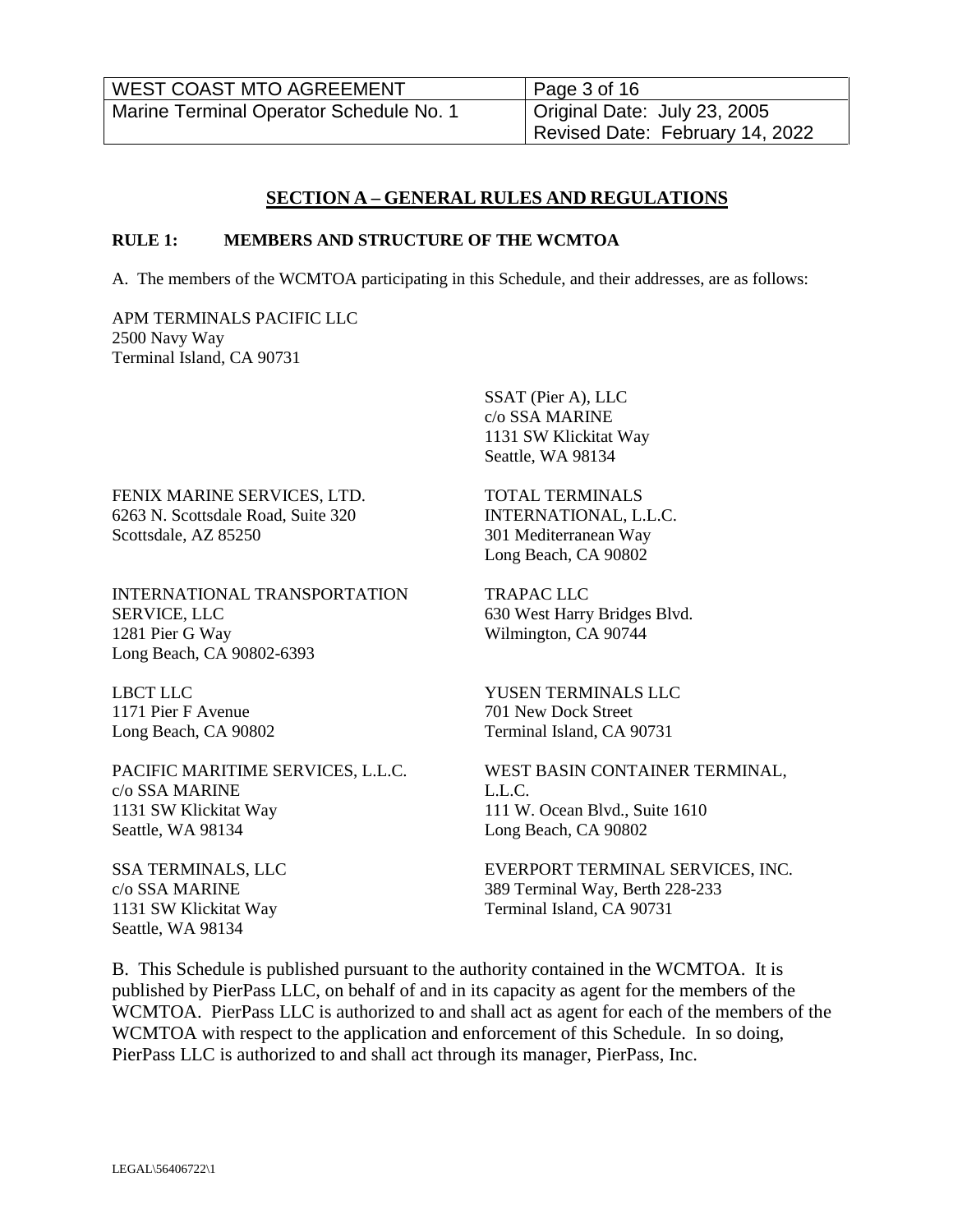| <b>WEST COAST MTO AGREEMENT</b>         | Page 4 of 16                    |
|-----------------------------------------|---------------------------------|
| Marine Terminal Operator Schedule No. 1 | Original Date: July 23, 2005    |
|                                         | Revised Date: February 14, 2022 |

# **RULE 2: DEFINITIONS**

A. ALAMEDA CORRIDOR TRANSPORTATION AUTHORITY ("ACTA") – Means the joint authority created by the cities and ports of Los Angeles and Long Beach that operates the Alameda Corridor, a 20-mile rail connection running from the Ports of Los Angeles and Long Beach to downtown Los Angeles.

B. CONTAINER – Means a demountable and reusable freight-carrying unit designed to be transported by different modes of transportation and having construction, fittings, and fastenings able to withstand, without permanent distortion or additional exterior packaging or containment, the normal stresses that apply on continuous all-water and intermodal transportation. The term includes dry cargo, ventilated, insulated, refrigerated, flat rack, vehicle rack, liquid tank and open-top containers without chassis, but does not include crates, boxes or pallets.

C. DOMESTIC CARGO – Means cargo which originates at a port or point in the United States and is destined to another port or point in the United States. For purposes of this definition, the term "United States" shall include the several states, the District of Columbia, the Commonwealth of Puerto Rico, the Commonwealth of the Northern Marianas, and all other United States territories and possessions. All other locations shall be considered foreign ports or points.

D. EXPORT CARGO – Means cargo in a Container received at any terminal facility operated by a member of the WCMTOA at the Port of Los Angeles/Long Beach and identified in Rule 3 hereof for loading onto a vessel for shipment to a foreign port or point.

E. HOLIDAY – Means the following days: New Year's Day, New Year's Eve Day after 1500 hours, Bloody Thursday (July 5), Labor Day, Thanksgiving Day, Christmas Day, and Christmas Eve Day after 1500 hours.

F. IMPORT CARGO – Means cargo in a Container originating at a foreign port or point received at any terminal facility operated by a member of the WCMTOA at the Port of Los Angeles/Long Beach and identified in Rule 3 hereof from a vessel for loading to a domestic motor or rail carrier.

G. For purposes of the definitions of "Export Cargo" and "Import Cargo" set forth above, all commodities that are exempt from tariff/schedule publication requirements under FMC regulations, as well as commodities that are subject to tariff/schedule publication requirements, shall be considered as Import Cargo, if being imported in Containers, or Export Cargo, if being exported in Containers. The commodities included within the definitions of "Export Cargo" and "Import Cargo" shall include any and all commodities including, but not limited to, bulk cargo, forest products, recycled metal scrap, new assembled motor vehicles, waste paper and paper waste, as well as any other commodities currently or in the future determined by the Federal Maritime Commission to be exempt from tariff/schedule publication requirements.

H. INTERMODAL EQUIPMENT – Means Containers, trailers, chassis, associated devices, and other equipment used for or with respect to the intermodal transport of cargo.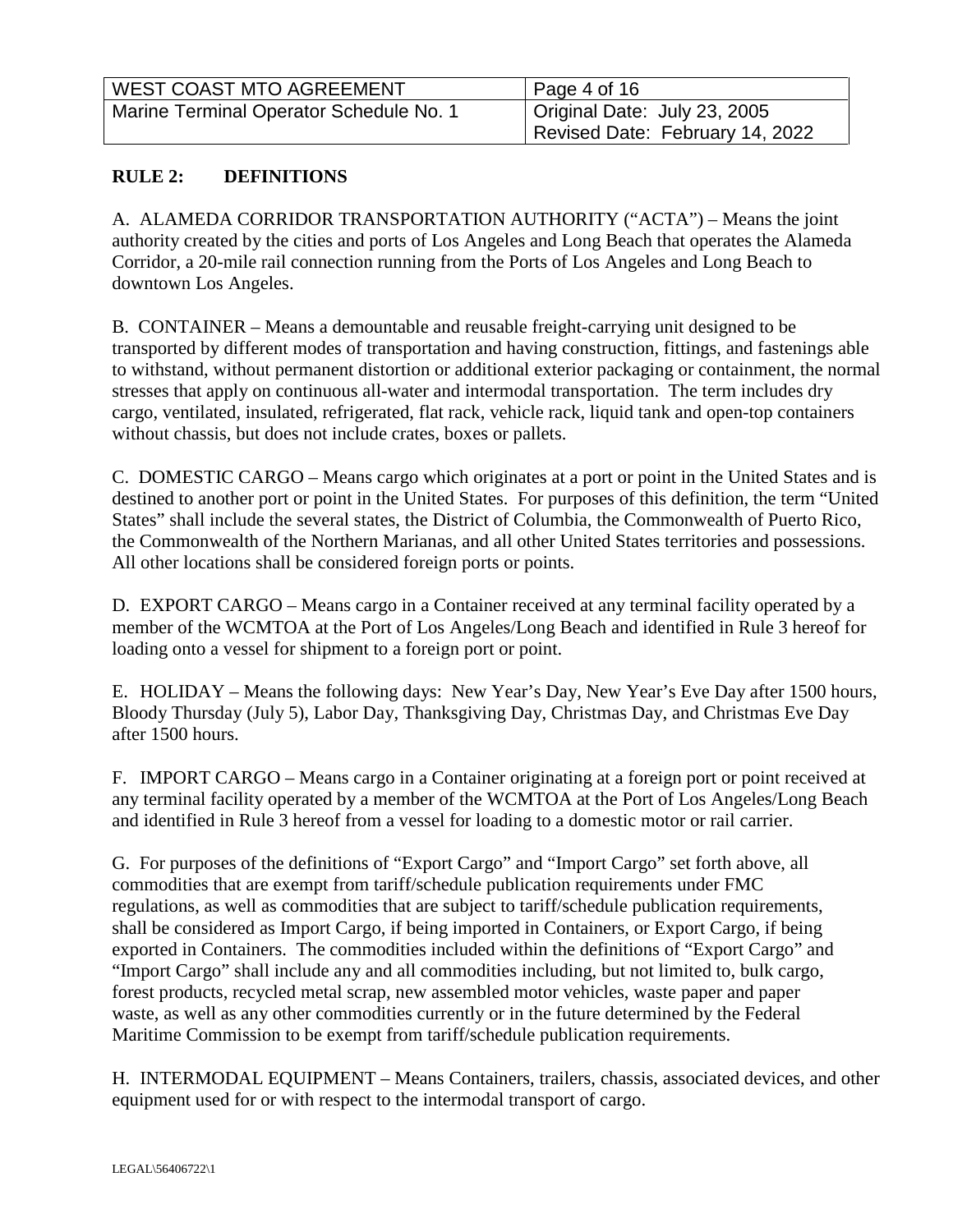| <b>WEST COAST MTO AGREEMENT</b>         | $\vert$ Page 5 of 16            |
|-----------------------------------------|---------------------------------|
| Marine Terminal Operator Schedule No. 1 | Original Date: July 23, 2005    |
|                                         | Revised Date: February 14, 2022 |

I. OFF-PEAK HOURS – Means 6:00 p.m. through 2:59 a.m., Monday through Friday and all day (24 hours) on Saturdays, Sundays and holidays.

J. PEAK HOURS – Means 3:00 a.m. to 5:59 p.m., Monday through Friday (excluding holidays).

K. THE PORTS OF LOS ANGELES/LONG BEACH -- Means the ports of Los Angeles and Long Beach as defined in the tariffs/schedules published by said ports.

L. SCHEDULE – Means a publication (either paper or electronic) containing the actual rates, charges, classifications, regulations and practices of one or more marine terminal operators. For purposes of this definition and this Schedule, the term "practices" refers to those usages, customs or modes of operation which in any way affect, determine or change the rates, charges or services provided by one or more marine terminal operators.

M. TERMINAL FACILITY – Means one or more facilities comprising a terminal unit and including, but not limited to, wharves, warehouses, covered and/or open storage space, cold storage plants, grain elevators, and/or bulk cargo loading and/or unloading structures, landings, and receiving stations, used for the transmission, care and convenience of cargo, Containers or related intermodal equipment and/or the interchange of same between land and water carriers.

N. TRANSSHIPMENT CARGO – Means cargo that arrives at the Port of Los Angeles or Long Beach on one vessel and leaves on a second vessel without entering U.S. commerce.

O. USE – Means loading or discharging activities to or from a vessel, rail car, truck or Intermodal Equipment with respect to Import Cargo or Export Cargo of User.

P. USER – Means (i) any person, company or other entity that is named as shipper or consignee on the ocean common carrier bill of lading issued for Export or Import Cargo, or any person owning or entitled to the possession of the Export or Import Cargo or having a past or future interest in said cargo; (ii) in the case of negotiable bills of lading, any other person, company or other entity that is a bona fide holder of the bill of lading or who is entitled to receive delivery of Export Cargo or Import Cargo; and (iii) any other bailor of Export or Import Cargo.

# **RULE 3: APPLICATION OF SCHEDULE**

Notwithstanding anything to the contrary in any port tariff/schedule, individual marine terminal operator schedule, and/or a private agreement between a WCMTOA member and its customer entered into after the effective date of this Schedule, the charges, rates, rules and regulations published in this Schedule apply to all Containers of Export Cargo and Import Cargo moving through the Terminal Facilities of the members of the WCMTOA at the Ports of Los Angeles/Long Beach listed below, as well as Intermodal Equipment entering, leaving or stored on said Terminal Facilities: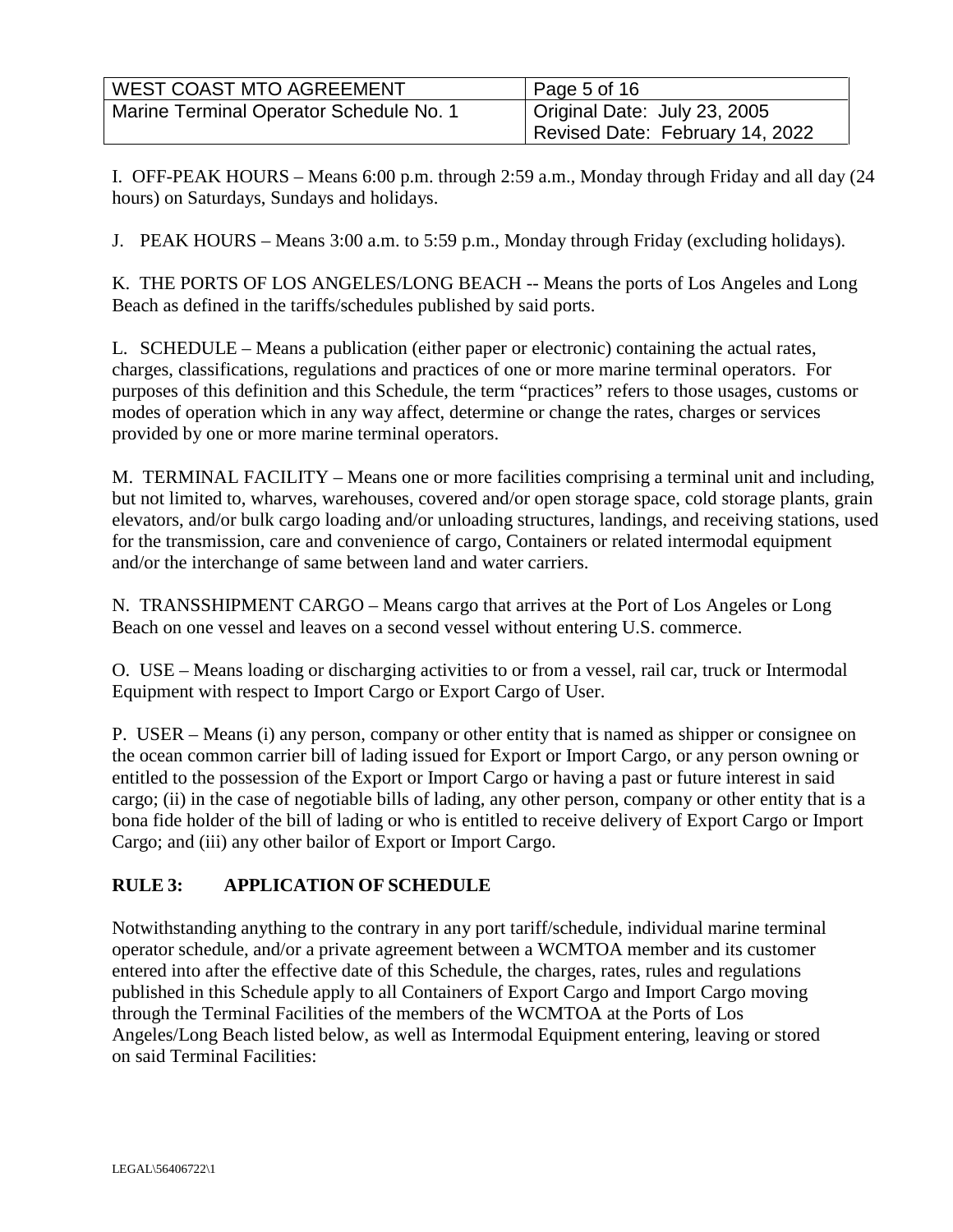| <b>WEST COAST MTO AGREEMENT</b>         | $\vert$ Page 6 of 16            |
|-----------------------------------------|---------------------------------|
| Marine Terminal Operator Schedule No. 1 | Original Date: July 23, 2005    |
|                                         | Revised Date: February 14, 2022 |

APM TERMINALS PACIFIC LLC 2500 Navy Way Terminal Island, CA 90731

FENIX MARINE SERVICES, LTD. 6263 N. Scottsdale Road, Suite 320

SSAT (Pier A), LLC c/o SSA MARINE 1131 SW Klickitat Way Seattle, WA 98134

TOTAL TERMINALS INTERNATIONAL, L.L.C. 301 Mediterranean Way Long Beach, CA 90802

TRAPAC LLC

INTERNATIONAL TRANSPORTATION SERVICE, LLC 1281 Pier G Way Long Beach, CA 90802-6393

LBCT LLC 1171 Pier F Avenue Long Beach, CA 90802

Scottsdale, AZ 85250

PACIFIC MARITIME SERVICES, L.L.C. c/o SSA MARINE 1131 SW Klickitat Way Seattle, WA 98134

SSA TERMINALS, LLC 1521 Pier C St. Long Beach, CA 90813

YUSEN TERMINALS LLC 701 New Dock Street

Terminal Island, CA 90731

630 West Harry Bridges Blvd. Wilmington, CA 90744

WEST BASIN CONTAINER TERMINAL, L.L.C. 111 W. Ocean Blvd., Suite 1610 Long Beach, CA 90802

EVERPORT TERMINAL SERVICES, INC. 389 Terminal Way, Berth 228-233 Terminal Island, CA 90731

In the event this Schedule is silent with respect to any aspect of the movement of such cargo or the use of such Terminal Facilities, the movement of cargo and/or use of Terminal Facilities shall be governed by the relevant port tariff, individual marine terminal operator schedule, and/or the private agreement between the marine terminal operator and its customer. In the event of a conflict between the provisions of this Schedule and the marine terminal operator schedule published by any WCMTOA member, the provisions of this Schedule shall govern.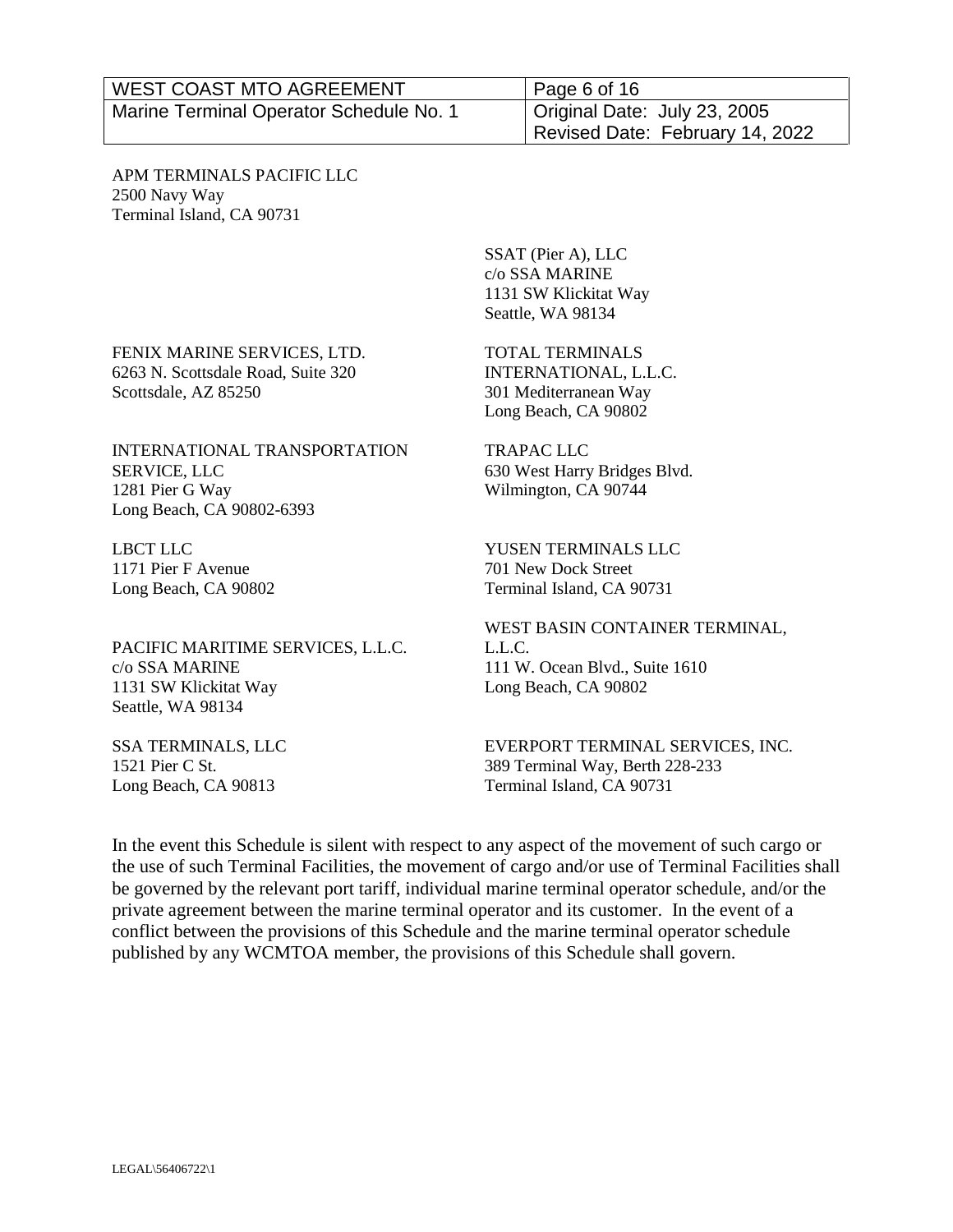| <b>WEST COAST MTO AGREEMENT</b>         | Page 7 of 16                    |
|-----------------------------------------|---------------------------------|
| Marine Terminal Operator Schedule No. 1 | Original Date: July 23, 2005    |
|                                         | Revised Date: February 14, 2022 |

### **RULE 4: CONSENT TO TERMS OF SCHEDULE AND DISCLOSURE OF INFORMATION**

A. Pursuant to Section 8(f) of the U.S. Shipping Act of 1984, as amended (46 U.S.C. § 40501(f)), use of the Terminal Facilities of any WCMTOA member for the receipt, handling, loading, unloading or delivery of Import Cargo or Export Cargo of a User, or entry or departure on or from a Terminal Facility by chassis or other equipment of a Chassis Provider as defined in Rule 15, shall create a contract between such member of WCMTOA and such User or Chassis Provider, and shall constitute consent by each such User or Chassis Provider to be bound by the rates, terms and conditions of this Schedule and shall also constitute conclusive evidence of an agreement on the part of any and all Users or Chassis Providers with the WCMTOA member operating a Terminal Facility to pay all applicable charges and be governed by all rules and regulations published herein.

B. As provided for in Sections 10(d)(3) and 10(b)(13) of the U.S. Shipping Act of 1984, as amended, use of the Terminal Facilities of any WCMTOA member for the receipt, handling, loading, unloading or delivery of Import Cargo or Export Cargo of a User shall also constitute consent by the User, on behalf of itself and any of its agents, carriers, bailors, shipper(s), or consignee(s), to the disclosure of the User's name and contact information, as well as information concerning the nature, kind, quantity, destination, consignee or routing of any cargo to any person (including but not limited to WCMTOA, WCMTOA members, PierPass, Inc., PierPass LLC, or any of their contractors or agents) as WCMTOA or any member, or either of their agent(s) may, in its or their sole discretion, deem reasonably necessary to the application and enforcement of this Schedule.

C. Users registered with PierPass Inc. and/or PierPass LLC (together "PierPASS") for payment of the Traffic Mitigation Fee hereby consent to PierPASS sharing all information in its possession with respect to that User including, but not limited to, contact details, payment method, shipment details, credit card, and credit information and history, with PortCheck LLC, in connection with User's potential liability for fees assessed by the ports of Los Angeles and Long Beach and collected by Port Check LLC, and vice-versa.

# **SECTION B – PEAK HOURS/OFF-PEAK HOURS REGULATIONS**

# **RULE 5: OFF-PEAK HOUR OPERATIONS; APPOINTMENTS**

(A) Except as may be otherwise provided below pursuant to this Rule 5, in addition to their existing Peak Hour operations, WCMTOA member terminals offer Off-Peak Hour operations as follows:

(i) 6:00 p.m. through 2:59 a.m. on Monday, Tuesday, Wednesday and Thursday; and (ii) one of the following weekend days/times:

- (a) 6:00 p.m. through 2:59 a.m. Friday;
- (b) 8:00 a.m. to 4:59 p.m. on Saturday;
- (c) 8:00 a.m. to 4:59 p.m. on Sunday; or
- (d) 6 p.m. to 2:59 a.m. on Sunday.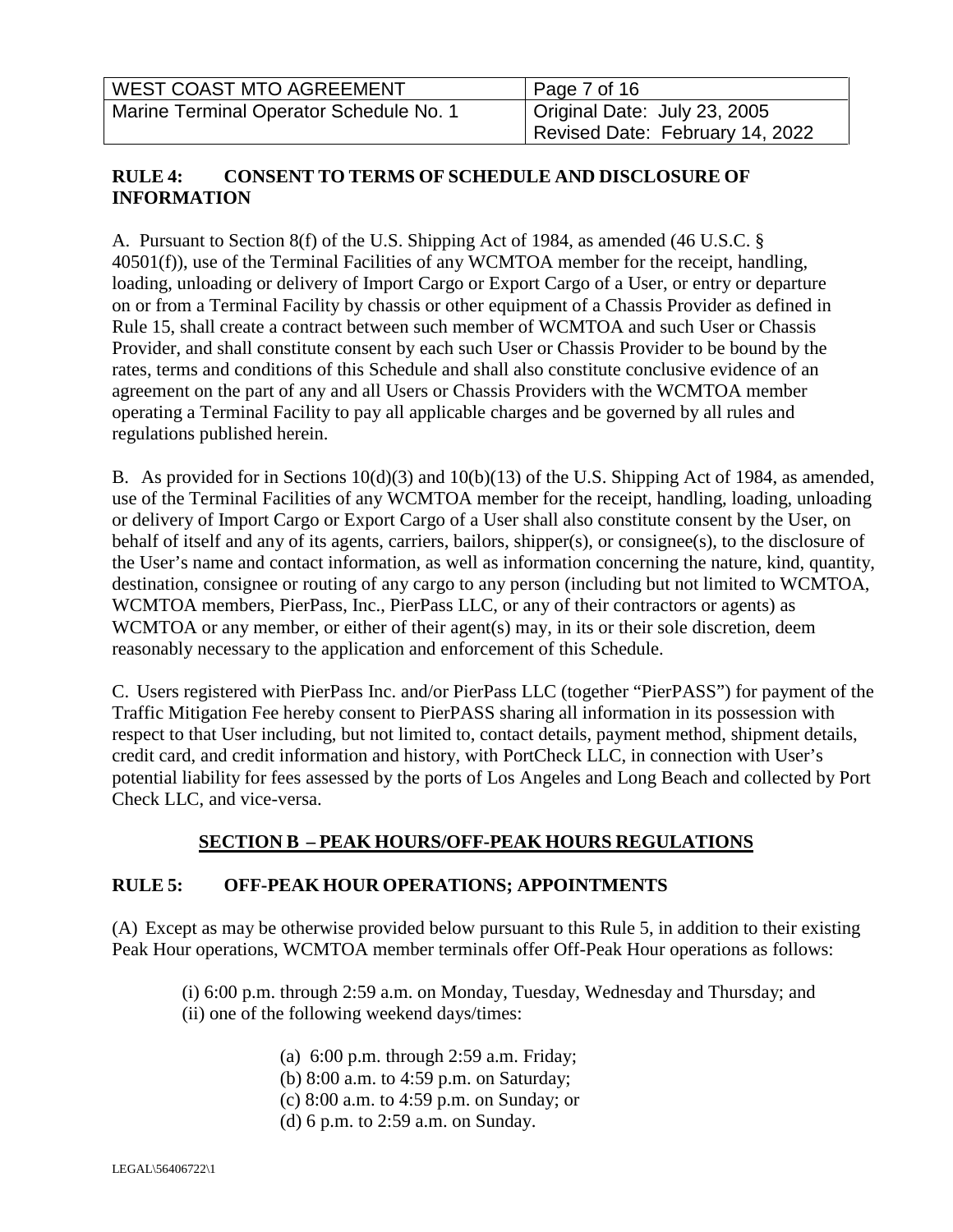| <b>WEST COAST MTO AGREEMENT</b>         | Page 8 of 16                    |
|-----------------------------------------|---------------------------------|
| Marine Terminal Operator Schedule No. 1 | Original Date: July 23, 2005    |
|                                         | Revised Date: February 14, 2022 |

Notwithstanding the foregoing, in view of the reduced volumes at the ports resulting from seasonal market changes, individual WCMTOA members may opt to reduce their costs of operation by closing one or more Off-Peak Hour shifts per week. The shift(s), if any, being closed by each member are reflected in Rule 5(B) below. These closures will be reviewed on a regular basis in light of service quality, terminal cost issues, changes in cargo volumes and economic and market conditions, and other factors, and may be adjusted in accordance with the Notes below.

(B) Set forth below is a list of the WCMTOA member terminals and the days/nights when each of them offers, or does not offer, Off-Peak Hour operations at their respective Terminal Facilities:

|                                   | Monday<br>Night | Tuesday<br>Night | Wednesday<br>Night | Thursday<br>Night | Friday   | Saturday<br>Day | Sunday |
|-----------------------------------|-----------------|------------------|--------------------|-------------------|----------|-----------------|--------|
| <b>TERMINAL</b>                   |                 |                  |                    |                   | Night    |                 |        |
| <b>APM</b> Terminals              | $\Omega$        | $\Omega$         | $\mathbf{O}$       | $\Omega$          | X        | X               | X      |
| Fenix Marine Services             | $\Omega$        | $\Omega$         | $\Omega$           | $\Omega$          | $\Omega$ | $\Omega$        | X      |
| <b>Everport Terminal Services</b> | $\Omega$        | $\Omega$         | $\Omega$           | X                 | X        | $\Omega$        | X      |
| Int'l Transportation Service      | $\Omega$        | $\Omega$         | $\Omega$           | $\Omega$          | X        | X               | X      |
| <b>LBCT</b>                       | $\Omega$        | $\Omega$         | $\Omega$           | $\Omega$          | $\Omega$ | $\Omega$        | 0      |
| Pacific Maritime Services         | $\Omega$        | $\Omega$         | $\Omega$           | $\Omega$          | X        | X               | X      |
| SSAT (Pier A) LLC                 | $\Omega$        | $\Omega$         | $\Omega$           | $\Omega$          | X        | X               | X      |
| <b>SSA Terminals LLC</b>          | $\Omega$        | $\Omega$         | X                  | $\Omega$          | $\Omega$ | X               | X      |
| Total Terminals Int'l             | O               | $\Omega$         | $\Omega$           | O                 | X        | X               | X      |
|                                   |                 |                  |                    |                   |          |                 |        |
| Trapac                            | $\Omega$        | $\Omega$         | $\Omega$           | $\Omega$          | X        | X               | X      |
| West Basin Container Terminal     | $\Omega$        | $\Omega$         | $\Omega$           | $\Omega$          | X        | X               | X      |
| <b>Yusen Terminals</b>            | $\Omega$        | $\Omega$         | $\Omega$           | $\Omega$          | X        | $X^1$           | X      |

Note 1: "O" indicates a terminal is open during that shift. "X" indicates a terminal is closed during that shift.

Note 2: In addition to the regular weekend days/times set forth in this Rule, in the event Off-Peak Hour operations are not provided on a Thursday night due to a labor stop-work meeting, individual members may, but are not required to, provide replacement Off-Peak Hour operations by waiving the Fee (as hereinafter defined) from 3 a.m. to 6:59 a.m. of the immediately following shift or by offering

<span id="page-7-0"></span><sup>&</sup>lt;sup>1</sup> YTI has been providing a Saturday shift since September of 2015 but, due to clerical oversight, this was not reflected in this Schedule. YTI will cease providing a Saturday shift effective on July 30, 2016.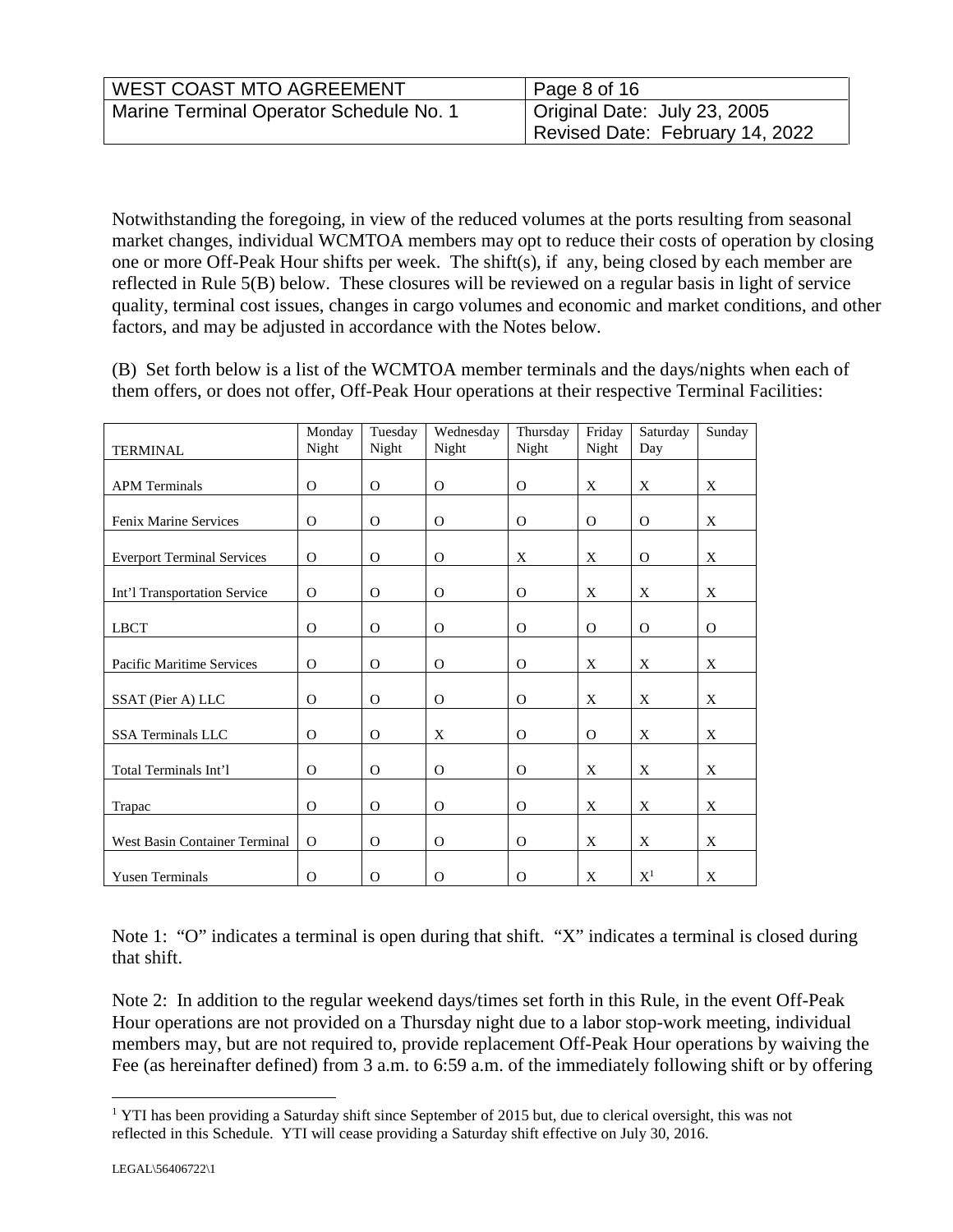| <b>WEST COAST MTO AGREEMENT</b>         | Page 9 of 16                    |
|-----------------------------------------|---------------------------------|
| Marine Terminal Operator Schedule No. 1 | Original Date: July 23, 2005    |
|                                         | Revised Date: February 14, 2022 |

Off-Peak Hour operations on Friday night of that week. Each member shall make this decision individually, on a case-by-case basis.

Note 3: Any WCMTOA member may change the shift for which it has chosen to offer Off-Peak Hour operations or not to offer Off-Peak Hour operations on not less than fourteen (14) days' notice to the public.

Note 4: Notwithstanding anything to the contrary in this Rule 5, the number and schedule of Off-Peak Hours gates may be adjusted from time to time without prior notice based on labor availability (including shutdowns for monthly labor meetings), holidays, service quality, terminal operator costs, economic and market conditions, and the volume Off-Peak Hour cargo. The members, based on their experience under the program described above, including an assessment of the volume of cargo moving during Off-Peak Hours, reserve the right, in their discretion, to increase or decrease the number of Off-Peak Hours gates at any time.

(C) In conjunction with the Traffic Mitigation Fee assessed under Rule 7 which provides funding for Off-Peak Gates, in order to spread the flow of cargo through the gates of the Terminal Facilities across Peak and Off-Peak Hours, avoid excessive wait times at the gates of Terminal Facilities, and reduce traffic congestion on area roadways and its resulting environmental impact on the surrounding communities, an appointment shall be required to enter a Terminal Facility to pick up Containers of Import Cargo. Appointment windows are two (2) hours in length, including any grace period that may be provided. The last appointment times for the first and second shifts shall be 3:30 p.m. and 1:30 a.m., respectively. Appointments for the WCMTOA Member Terminal Facilities can be made directly with the relevant WCMTOA Member. The making, use and/or non-use of appointments shall be subject to all terms and conditions established by each WCMTOA Member.

# **RULE 6: OFF-PEAK HOUR SERVICES AND FACILITIES**

It is the intent of the participating members of WCMTOA that the Off-Peak Hour operations described in Rule 5 above shall consist of the same types of services and facilities customarily provided by the members with respect to the receipt and delivery of Import Cargo, Export Cargo and Intermodal Equipment during Peak Hours, subject to some modifications from time to time based on operational or other considerations.

# **RULE 7: TRAFFIC MITIGATION FEE[2](#page-8-0)**

### **NOTE: DURING THE PERIOD BETWEEN DECEMBER 1, 2021 (OR SUCH LATER DATE AS WCMTOA MAY ANNOUNCE) AND JANUARY 31, 2022, THE FEE SET FORTH IN THIS RULE 7 IS SUPERSEDED BY RULE 17 OF THIS SCHEDULE.**

<span id="page-8-0"></span> $2$  The Fee shall not apply to Import Cargo leaving the California United Terminals facility on or after July 17, 2017.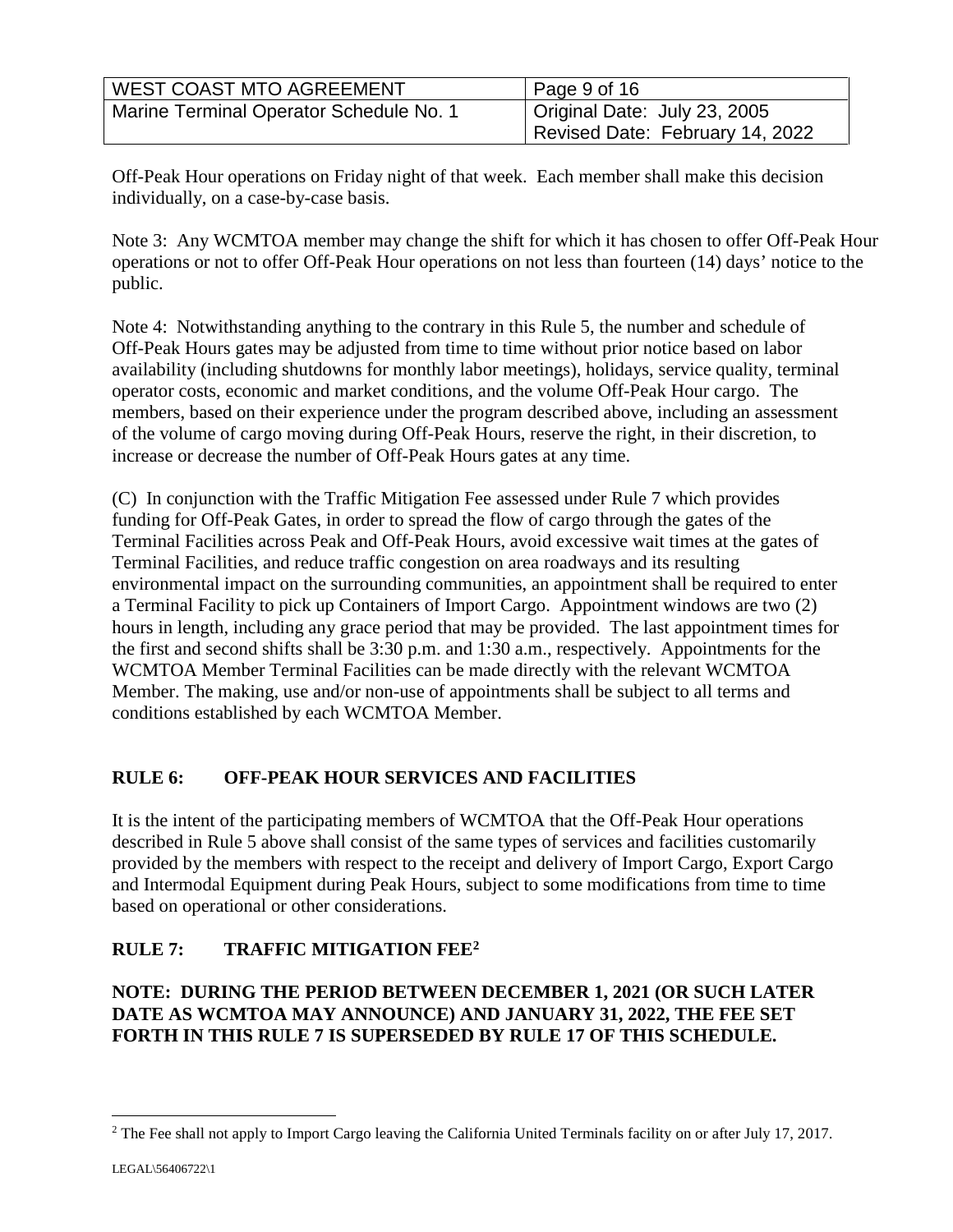| <b>WEST COAST MTO AGREEMENT</b>         | Page 10 of 16                   |
|-----------------------------------------|---------------------------------|
| Marine Terminal Operator Schedule No. 1 | Original Date: July 23, 2005    |
|                                         | Revised Date: February 14, 2022 |

A. Each Container of Import Cargo or Export Cargo that enters or leaves any Terminal Facility of a WCMTOA member at the Port of Los Angeles/Long Beach identified in Rule 3 hereof shall be assessed a traffic mitigation fee (the "Fee") of:

U.S.\$34.21 per 20-foot Container

U.S.\$68.42 per all other sizes of Container

**\***Beginning in mid-2012, the Fee shall be adjusted annually to reflect increases in labor costs based on Pacific Maritime Association maritime labor cost figures.

The foregoing Fee shall not be applicable to or paid by:

- (i) Empty Containers or empty chassis;
- (ii) Import Cargo or Export Cargo that transits the Alameda Corridor in a Container and is subject to a fee imposed by the Alameda Corridor Transportation Authority; and
- (iii) Transshipment Cargo.

B. The foregoing Fee will be reviewed periodically and may be adjusted based on such review.

C. (1) Unless other arrangements are made, the Fee on Import Cargo must be paid before the Container leaves the Terminal Facility. All Users shall be jointly and severally liable for the payment of the foregoing Fee with respect to a shipment of Export Cargo or Import Cargo. (2) Effective August 7, 2006: The booking number for a Container of Export Cargo arriving at a participating Terminal Facility shall be claimed by being entered into the User's account on the PierPASS web site ([www.pierpass-tmf.org\)](http://www.pierpass-tmf.org/) prior to arrival of the Container at the Terminal Facility. Containers will not be permitted to enter the Terminal Facility if the booking number has not been entered and claimed by the User in this manner. For Export Cargo using direct pay methods (credit card, debit card, or electronic check), the Fee shall be paid prior to the Tuesday following entry on to the Terminal Facility. If the User has entered into a credit agreement pursuant to this Schedule, the payment terms set forth in the credit agreement shall apply to the User's Export Cargo. Users will not be permitted to deliver Containers of Export Cargo to a Terminal Facility if payment on past Containers is not current in accordance with this Schedule.

D. The fee shall be payable to PierPass LLC**,** which is authorized to act on behalf of the members of the WCMTOA to implement the terms of this Schedule. Payment of the fee may be made to PierPass LLC via credit card, debit card, or electronic check. Additional details regarding payment procedures are set forth in Supplemental Schedule A hereto. Payment of the fee to PierPass LLC may not be made by the ocean common carrier (as that term is defined in the Shipping Act of 1984, as amended) that is transporting, has transported, or will transport the cargo, nor may it be waived, advanced or absorbed by the marine terminal operator. Waivers, absorptions or refunds of this fee by WCMTOA members are not permitted, except as otherwise provided in Rule 8 hereof.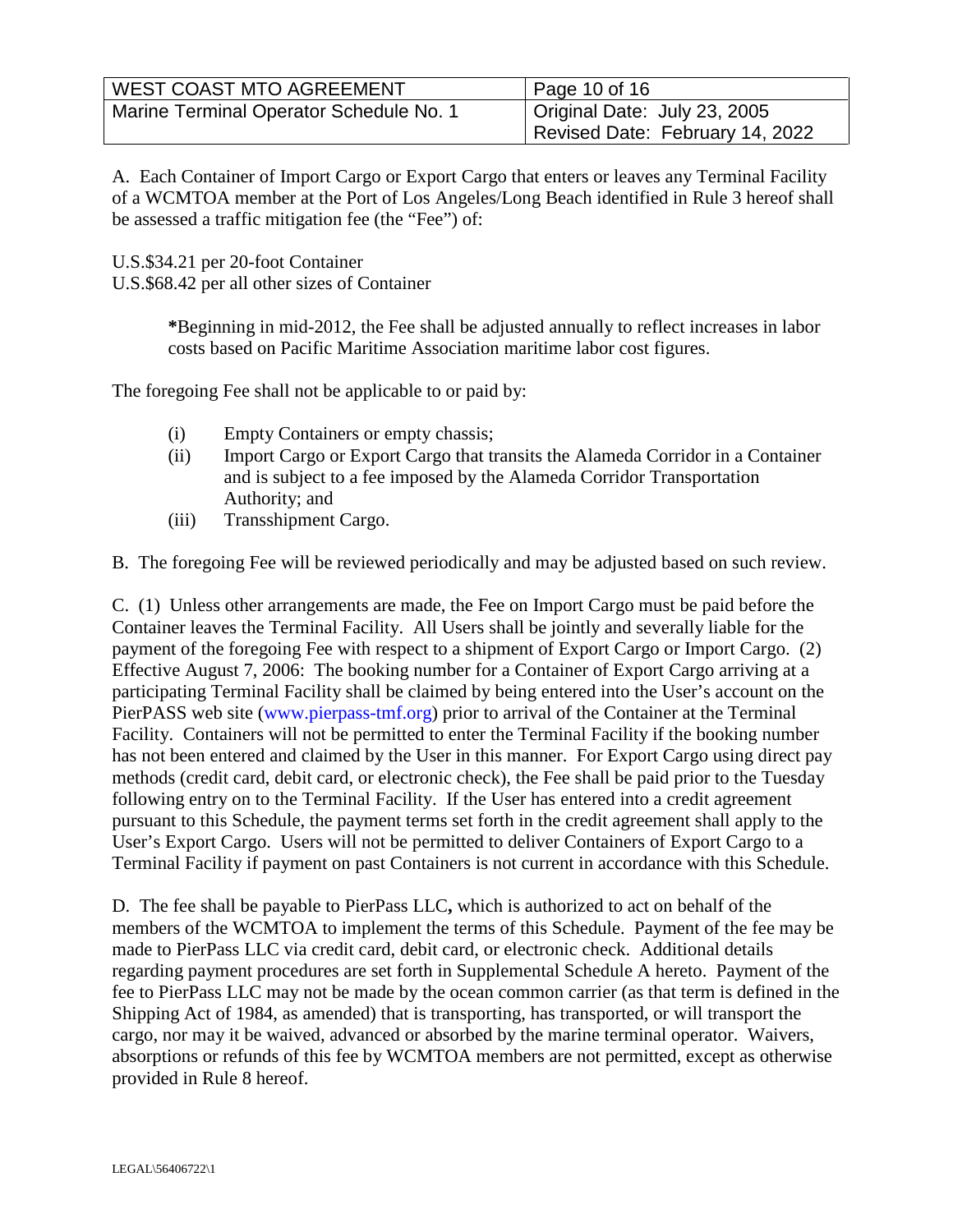| <b>WEST COAST MTO AGREEMENT</b>         | Page 11 of 16                   |
|-----------------------------------------|---------------------------------|
| Marine Terminal Operator Schedule No. 1 | Original Date: July 23, 2005    |
|                                         | Revised Date: February 14, 2022 |

E. User may enter into a credit agreement substantially in the form set forth in Supplemental Schedule B hereto, in which case such User shall pay the fee not later than indicated in such credit agreement. An agent or other authorized representative of a User may enter into a credit agreement, in which case the terms of such credit agreement shall be fully binding on the agent or other authorized representative and the User, who shall be jointly and severally liable for all duties and obligations thereunder. The members of WCMTOA reserve the right in their discretion to require additional collateral to secure payment by credit customers.

### **RULE 8: REFUND OF TRAFFIC MITIGATION FEE**

Users that have, for whatever reason, paid the Fee described in Rule 7 hereof with respect to a Container that is exempt from payment of the Fee pursuant to this Schedule, shall, upon request by the User within thirty (30) days of the date the Fee was paid, receive a refund of the Fee from PierPass LLC. To the extent reasonably feasible, the refund will be made via the same means by which payment of the Fee for such Container was made. If a claim is not made within the time period set forth herein, the User waives its right to said refund.

### **RULE 9: NON-PAYMENT OF TRAFFIC MITIGATION FEE/SECURITY INTEREST**

A. In addition to all remedies set forth above or otherwise available under applicable law, the member of the WCMTOA which handles a User's Import Cargo or Export Cargo shall have a lien against a User's Import Cargo and/or Export Cargo for all sums payable under this Schedule. Such lien shall extend to all cargo then in the possession of the member and to all subsequent Import Cargo and/or Export Cargo that comes into the member's possession, irrespective of whether the amount due was attributable to such cargo. Members shall be entitled to exercise and enforce such lien to the full extent permitted under federal and California law and in addition thereto, subject to such instructions as it may issue from time to time, each member hereby delegates the authority to exercise and enforce such lien on its behalf to PierPass LLC and PierPass, Inc. Such lien is not exclusive, but is in addition to, and shall not supplant, any other liens or other remedies provided under federal, state, local, and common law. Unless expressly so stated, the grant of a contractual lien by a User in a credit agreement entered into with the members of WCMTOA shall not be construed as a waiver of any liens or other remedies provided under federal, state, local, and common law.

B. Members, either directly or through WCMTOA, PierPass LLC or PierPass, Inc., shall have the right to refuse to provide services to Users that are in arrears in paying the Fee.

C. Neither WCMTOA, its members, PierPass LLC, PierPass, Inc., nor any of their contractors or agents, shall be liable for any direct, indirect or consequential damages which may be suffered by a User as a result of the enforcement of any lien or a refusal to provide service pursuant to this Rule 9, or for any other claim relating to or arising out of the terms of this Schedule or created by contract. In the event a lien is enforced against any of User's Import Cargo and/or Export Cargo and/or a User is refused service hereunder and it is subsequently determined that the enforcement of such lien or refusal was mistaken, unlawful or otherwise improper, User's sole and exclusive remedy shall be the waiver of the Fee otherwise applicable to such cargo.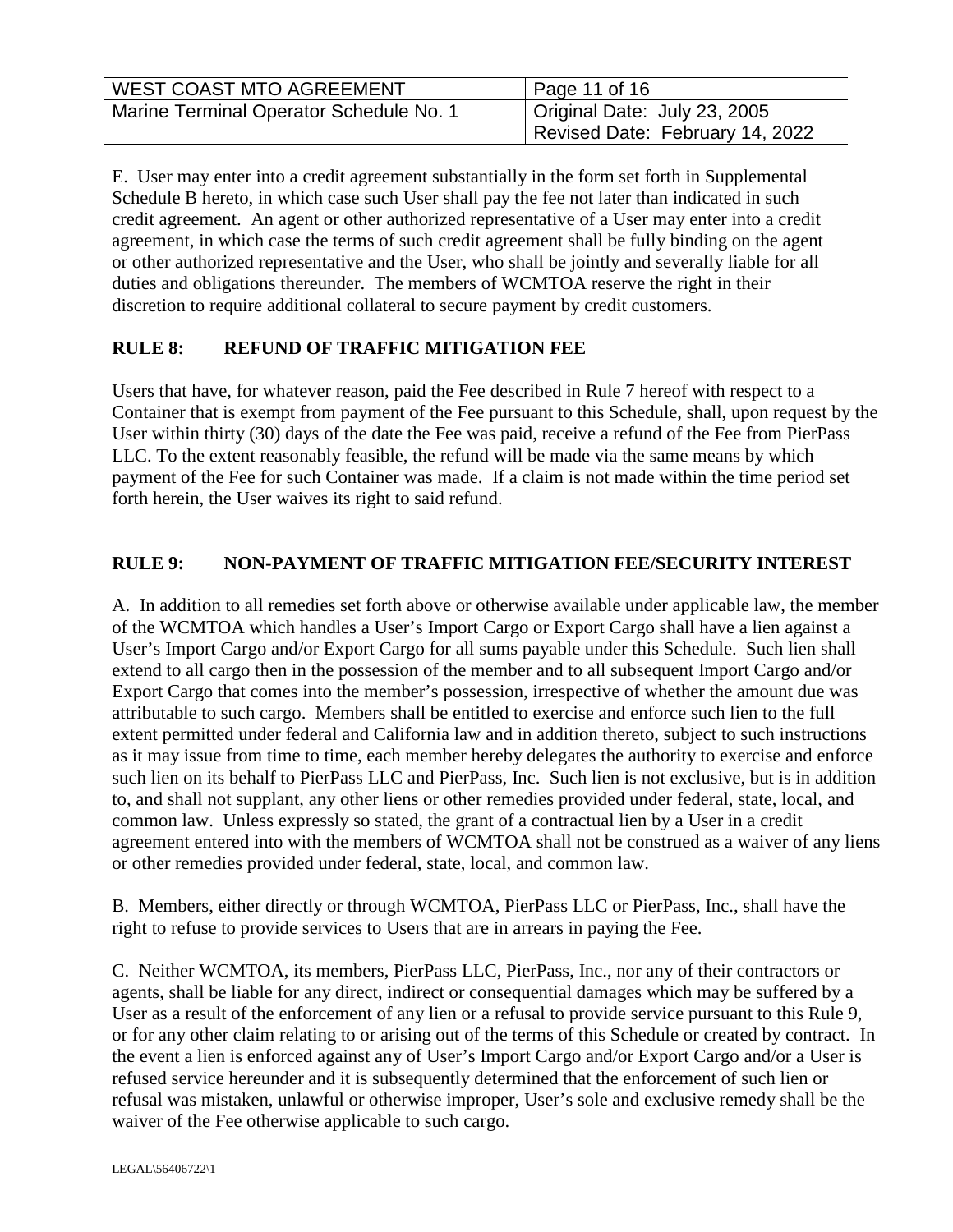| <b>WEST COAST MTO AGREEMENT</b>         | Page 12 of 16                             |
|-----------------------------------------|-------------------------------------------|
| Marine Terminal Operator Schedule No. 1 | <sup>1</sup> Original Date: July 23, 2005 |
|                                         | Revised Date: February 14, 2022           |

# **RULE 10: DISPUTE RESOLUTION/APPLICABLE LAW**

A. Users, PierPass LLC, PierPass, Inc. and the relevant WCTMOA member(s) shall attempt to resolve any disputes regarding payment of the Fee and/or the refund of same in an amicable manner. Users disputing in good faith the application of the Fee to one or more shipments shall notify PierPass, Inc. of the dispute in writing not later than the date on which payment on the shipment(s) is due. Such notice shall include all facts and supporting documents relevant to the dispute. Failure to notify PierPass, Inc. of such dispute shall constitute a waiver of User's position. Upon receipt of notice of a dispute, PierPass, Inc. shall have fifteen (15) working days to respond to the User accepting or denying User's position. Subject to Rule 10(B) below, the determination of PierPass, Inc. shall be final and binding and payment of any applicable Fee shall be made within three (3) business days of such determination. Up until such time as PierPass, Inc. has responded to User's claim, the Fee in dispute shall not be considered due and payable. This provision shall not be considered to be a waiver of any rights to a lien created by this Schedule, a Credit Agreement, or under applicable statute, with respect to a Fee that is due and payable but has not been timely paid.

B. This Schedule shall be governed by the Shipping Act of 1984, as amended, to the extent applicable, any other federal law to the extent applicable, and otherwise by the laws of the State of California. In the event a dispute cannot be resolved amicably, all actions to collect unpaid Fees and/or enforce liens with respect to same, or to obtain refunds of the Fee, shall be governed by California law and shall be brought in a federal or state court whose jurisdiction includes the Ports of Los Angeles/Long Beach. Users hereby consent to the exclusive jurisdiction of such courts for the resolution of disputes unless otherwise agreed by User and PierPass LLC. In a successful action to collect unpaid Fees, the applicable WCMTOA member(s), PierPass LLC, and/or PierPass Inc. shall be entitled to its/their expenses of collection, including reasonable costs and attorney's fees. The monies obtained as a result of an enforcement of a lien by any member shall first be used to pay the Fees owed by the User against whom the lien was enforced, then any other amounts due and owing.

# **RULE 11: AMENDMENTS TO SCHEDULE**

The members of WCMTOA may amend this Schedule at any time without prior notice to Users, and any such amendments shall be effective upon publication herein. The members of WCMTOA also reserve the right, in their sole discretion, to modify or discontinue all or any part of the Off-Peak Hour operations described in this Schedule.

# **RULE 12: REVISIONS TO HOLIDAYS/FEE/OFF-PEAK HOURS OPERATIONS**

NOTE: NOTWITHSTANDING ANYTING TO THE CONTRARY IN THIS SCHEDULE, THE FOLLOWING DAYS SHALL BE HOLIDAYS ON WHICH OFF-PEAK HOURS GATES WILL NOT BE PROVIDED, BUT ON WHICH THE TRAFFIC MITIGATION FEE ("FEE") SHALL NOT APPLY TO CARGO MOVING DURING PEAK HOURS:

Monday, July 25, 2005 Tuesday, July 26, 2005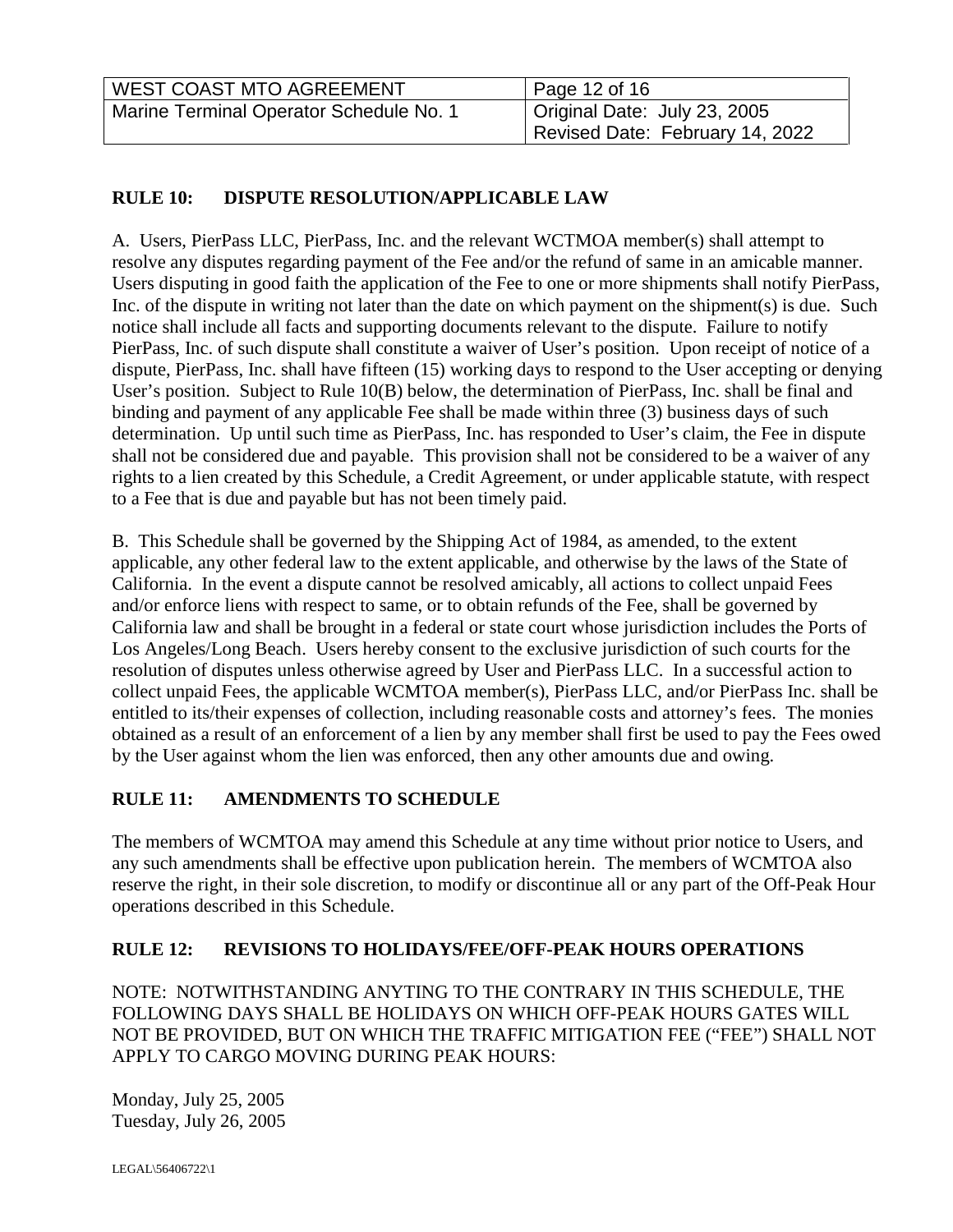| <b>WEST COAST MTO AGREEMENT</b>         | Page 13 of 16                   |
|-----------------------------------------|---------------------------------|
| Marine Terminal Operator Schedule No. 1 | Original Date: July 23, 2005    |
|                                         | Revised Date: February 14, 2022 |

Wednesday, July 27, 2005

USERS THAT PREPAID THE FEE FOR CARGO MOVING DURING PEAK HOURS ON THE FOREGOING DATES WILL RECEIVE A CREDIT FOR SUCH PAYMENTS AND MAY EITHER APPLY THAT CREDIT TO THE FEE PAYABLE ON FUTURE SHIPMENTS OR OBTAIN A REFUND OF THE AMOUNT PAID. ADDITIONAL INFORMATION ON HOW TO UTILIZE THESE OPTIONS WILL BE AVAILABLE ON THE PIERPASS WEBSITE SHORTLY.

### **RULE 13: RADIO FREQUENCY IDENTIFICATION ("RFID") TAGS**

In recognition of the many important benefits of RFID tags on trucks entering the Members' Terminal Facilities, including enhanced terminal security, compliance with the ports' clean truck programs, compliance with CARB reporting requirements, and reduction of congestion, delays, truck idling, and associated pollution, effective November 1, 2009, any truck seeking to enter a Terminal Facility of a WCMTOA member must have a functioning RFID Tag issued by WCMTOA or its authorized agent mounted on the power unit. Trucks that do not have a functioning RFID Tag as required by this Rule may be denied entry to individual Terminal Facilities. Such trucks that are permitted entry to a Terminal Facility shall in all cases otherwise be subject to and in compliance with that Terminal Facility's business and operating policies.

Persons wishing to obtain an RFID Tag, which will be provided by WCMTOA without cost through October 31, 2009, should contact PierPASS, Inc. at [info@pierpass.org.](mailto:info@pierpass.org) On or after November 1, 2009, persons needing an RFID tag will need to purchase one from one of the authorized vendors, a list of which is available at [www.pierpass.org](http://www.pierpass.org/).

### **Rule 14: FREE FLOW PROGRAM**

### A. Description of Free Flow Program

In an effort to improve efficiency and reduce terminal congestion, customer waiting times, and truck turn times, the WCMTOA members are offering Users the opportunity to participate in a "free flow" program. Under the free flow program, the cargo of User(s) that meet the criteria set forth in paragraph 14.B below is grouped in the marine terminal after discharge from the vessel and is delivered to the User's designated motor carrier(s) using a top handler. Under the free flow program, the motor carrier does not pick up a particular container, but takes the User's next available container on a last-in, first out basis.

The free flow program reduces congestion, waiting times and truck turn times by eliminating the need to locate a specific container to deliver to a motor carrier, shift other containers to access the container to be delivered, and loading the container on the truck. Instead, the next container to be delivered is loaded on the truck, with no need to locate a particular container or shift other containers to access the container to be delivered. The reduction in congestion, waiting time, and turn times improves terminal service for all Users, even those that do not participate in the free flow program, and reduces the environmental impact of terminal and related trucking operations.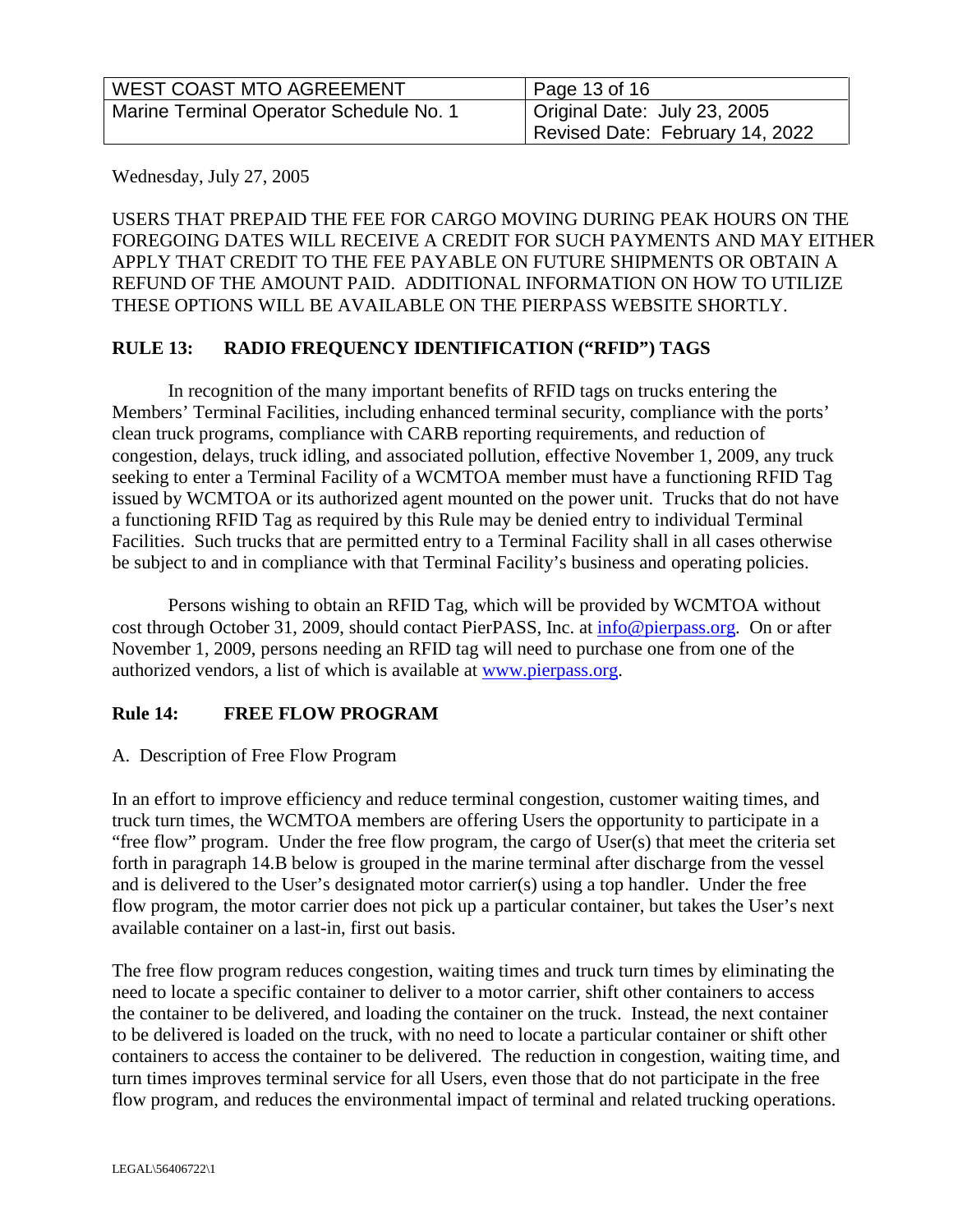| <b>WEST COAST MTO AGREEMENT</b>         | Page 14 of 16                   |
|-----------------------------------------|---------------------------------|
| Marine Terminal Operator Schedule No. 1 | Original Date: July 23, 2005    |
|                                         | Revised Date: February 14, 2022 |

B. Criteria for Participation in Free Flow Program; Operation of Program

The free flow program only produces efficiencies when a significant volume of cargo is involved, and requires preparation of adequate terminal space. Accordingly, use of the free flow program is subject to the following criteria:

- 1. The program is available for Import Cargo only.
- 2. The program is available to one or more User(s) that:

(a) Provide written notice to the relevant WCMTOA member not less than twenty-four (24) hours prior to the scheduled arrival of the vessel on which the Import Cargo is being transported that it wishes to take free flow delivery of cargo from that vessel. Said notice shall include: (i) the name of the User $(s)$ ; (ii) the name of the vessel, its scheduled date and time of arrival; (iii), and the quantity, sizes (20', 40', etc.) and types (dry, reefer, high cube, flat rack, etc.) of containers on board the vessel (as well as each container number); and

(b) will be discharging not less than eighty (80) containers from the vessel. [*Note: WCMTOA members reserve the right to make free flow available to Users who have fewer than 80 containers to move if, in the sole discretion of the WCMTOA member, individual circumstances justify such treatment or it is determined that operational conditions are such that the desired efficiencies can be realized with fewer than 80 containers.*]

3. Users availing themselves of the free flow program agree that they will arrange for sufficient trucks to remove not less than eighty (80) containers from the terminal during each shift the terminal is open (on a pro rata basis).<sup>[3](#page-13-0)</sup> Failure to provide sufficient trucking to remove the required number of containers may result in the denial of future free flow service.

4. WCMTOA member terminals will use their best efforts to accommodate all free flow requests. However, because the ability to perform free flow operations depends on the availability of terminal space and may be impacted by operational conditions at the terminal, each WCMTOA member terminal reserves the absolute right to grant or deny any particular request for free flow service based on operational conditions at its terminal and/or the past performance of the User(s) with respect to free flow operations.

5. Due to unique operational circumstances at each terminal, which circumstances may be temporary, seasonal, recurring or on-going, not all WCMTOA members will offer free flow at

<span id="page-13-0"></span><sup>&</sup>lt;sup>3</sup> The term "pro rata basis" means that the User(s) must provide truck capacity sufficient to remove 80 containers per shift, or a comparable number of containers per partial shift. Thus, for example, if a shipper has 100 containers to move, and moves 80 during a full shift, it must provide sufficient trucks to remove the remaining 20 containers during the first 20% of the following shift. Similarly, if a vessel completes discharge halfway through a shift, the User(s) must provide trucks sufficient to remove 40 containers during the remaining half of that shift.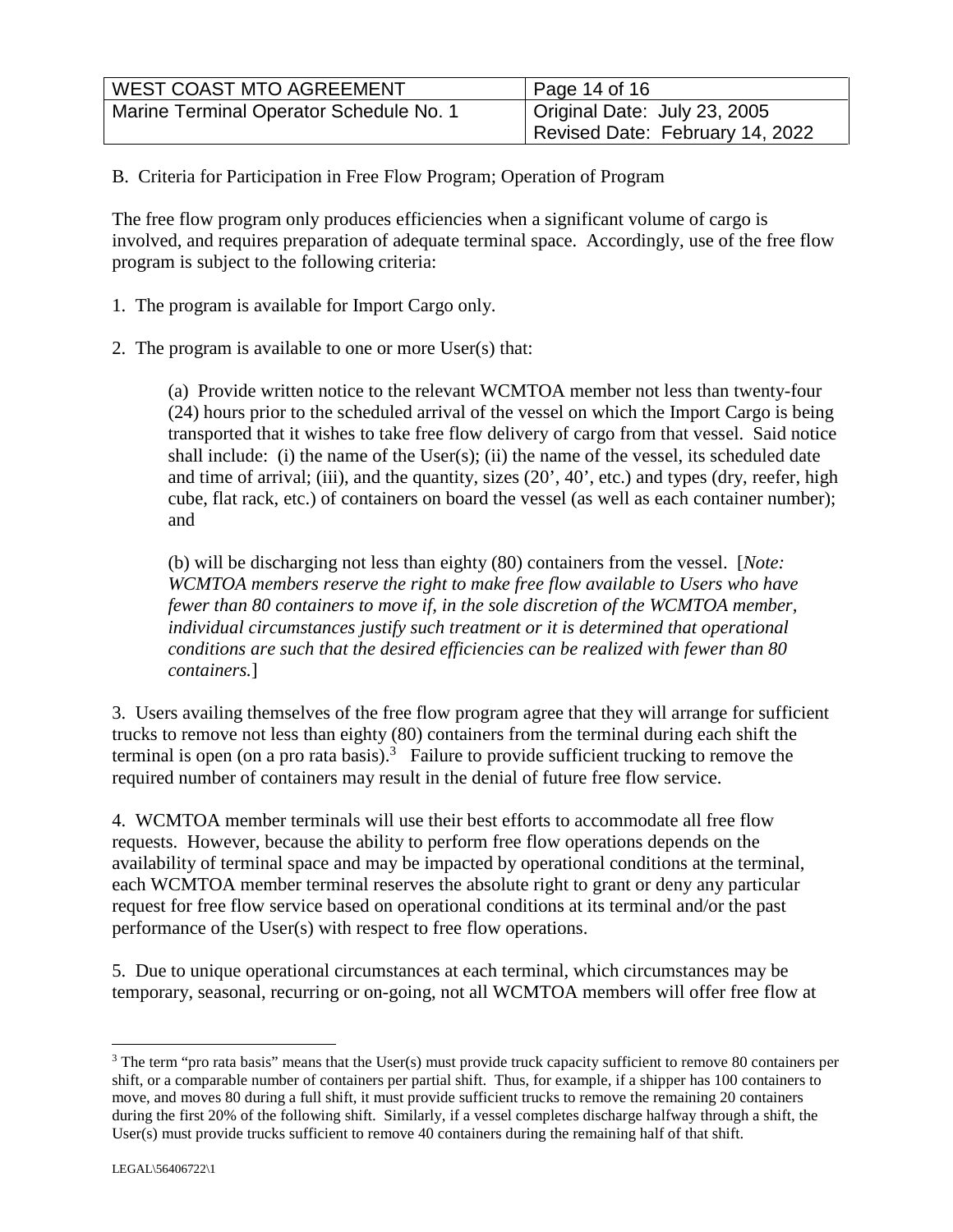| <b>WEST COAST MTO AGREEMENT</b>         | Page 15 of 16                   |
|-----------------------------------------|---------------------------------|
| Marine Terminal Operator Schedule No. 1 | Original Date: July 23, 2005    |
|                                         | Revised Date: February 14, 2022 |

any given time. Interested Users should consult with the relevant WCMTOA member to ascertain the availability of the free flow program at its terminal.

#### **SECTION C – SERVICES RELATING TO ON-TERMINAL CHASSIS USE AND STORAGE**

#### **Rule 15: RESERVED**

### **SECTION D – CONTAINER WEIGHING**

#### **RULE 16: TERMINAL CONTAINER WEIGHING**

A. Effective July 1, 2016, the Safety of Life at Sea Convention of 1974 ("SOLAS") requires that the person named as shipper ("Shipper") on the ocean carrier bill of lading or equivalent document and/or who has concluded a contract of carriage with the ocean carrier providing such transportation ("Carrier") provide the Carrier with the verified gross mass ("VGM") of containers to be transported by vessel. SOLAS requires a VGM executed by the Shipper to be submitted to the Carrier sufficiently in advance to be used in preparation of the vessel stowage plan. SOLAS prohibits a Carrier or terminal from loading containers for which no VGM is provided.

B. As a condition for entry of a container into a WCMTOA member terminal, and to avoid congestion at the terminals, Shipper shall electronically transmit VGMs to Carriers prior to the marine terminal cut-off. If a container is delivered to a WCMTOA member's terminal without an accompanying VGM, the Carrier will be deemed to have authorized the WCMTOA member to obtain the gross weight of the loaded container on the Carrier's behalf in the event that a VGM executed by the Shipper does not accompany the container upon delivery at the terminal. If the Shipper or the Carrier intends to use the gross weight obtained by the WCMTOA member to execute a VGM, the WCMTOA member shall receive written verification of the gross weight from the Shipper or the Carrier prior to loading the container. WCMTOA members shall have the right, in their sole discretion, to refuse to provide the gross weight of any particular container on behalf of a Carrier as stated otherwise in this Rule. The gross weight of a container if provided under this Rule will be ascertained through the same weighing procedures currently used by the WCMTOA terminal operators to comply with the requirements of 29 CFR 1918.85(b). Carrier shall be deemed to have accepted the terminal's weighing in accordance with said OSHA regulations in providing the container weight to Carrier and Shipper expressly acknowledges that the weighing procedures currently used by WCMTOA members to comply with OSHA regulation may include weighing containers along with trucks and chassis then deducting the estimated weight of trucks and chassis to determine the container weight.

C. The WCMTOA members specifically disclaim any warranty or representation that the processes or scales used to obtain the gross weight meet the container weighing requirements of SOLAS with respect to determining a container's gross mass other than the foregoing representation as to the OSHA regulation. Any weighing services that are provided hereunder at a WCMTOA member's terminal for purposes of complying with the SOLAS, or any similar requirements of the International